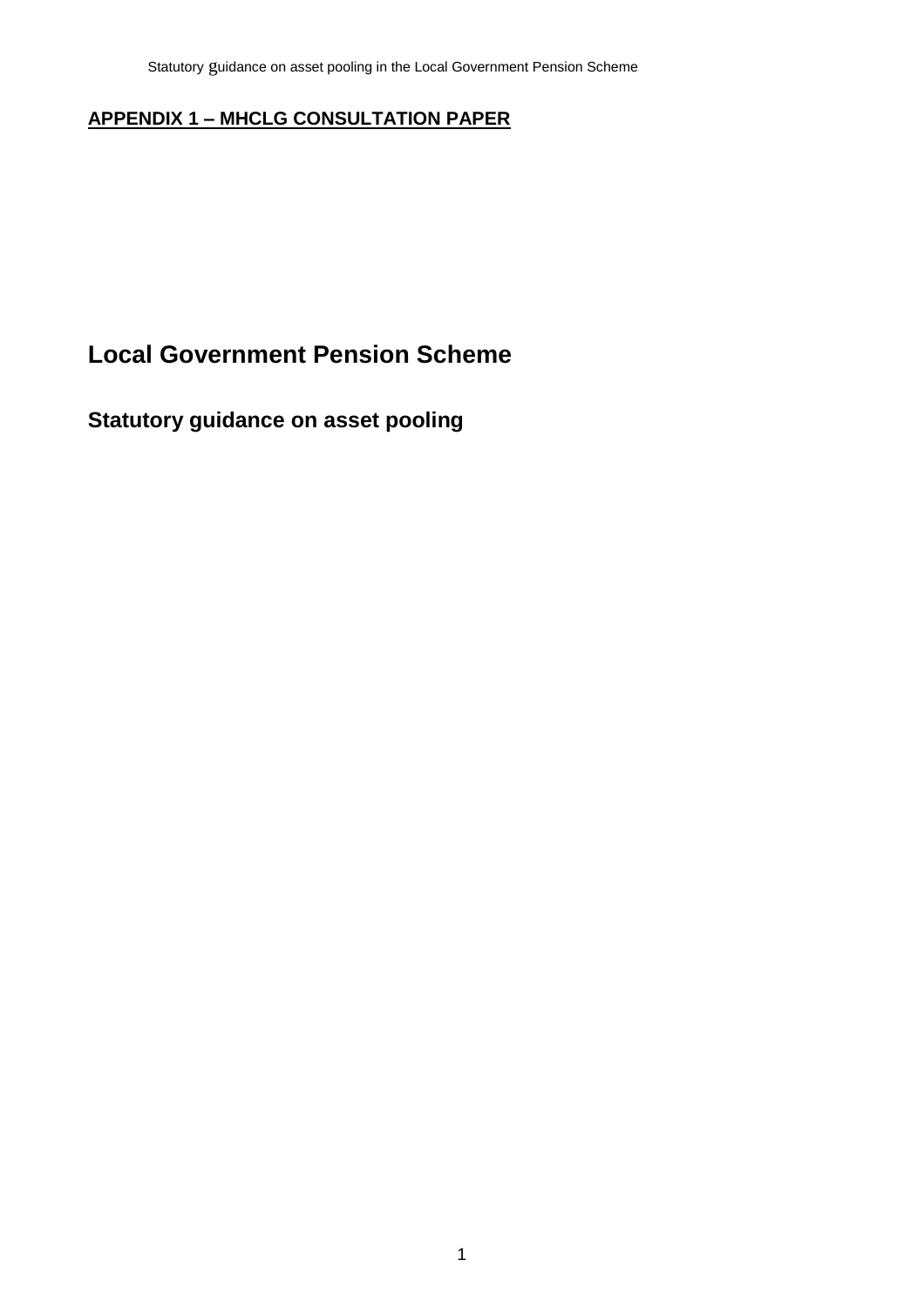# **Contents**

# **Foreword**

- **Introduction**
- **Definitions**
- **Structure and scale**
- **Governance**
- **Transition of assets to the pool**
- **Making new investments outside the pool**
- **Infrastructure investment**
- **Reporting**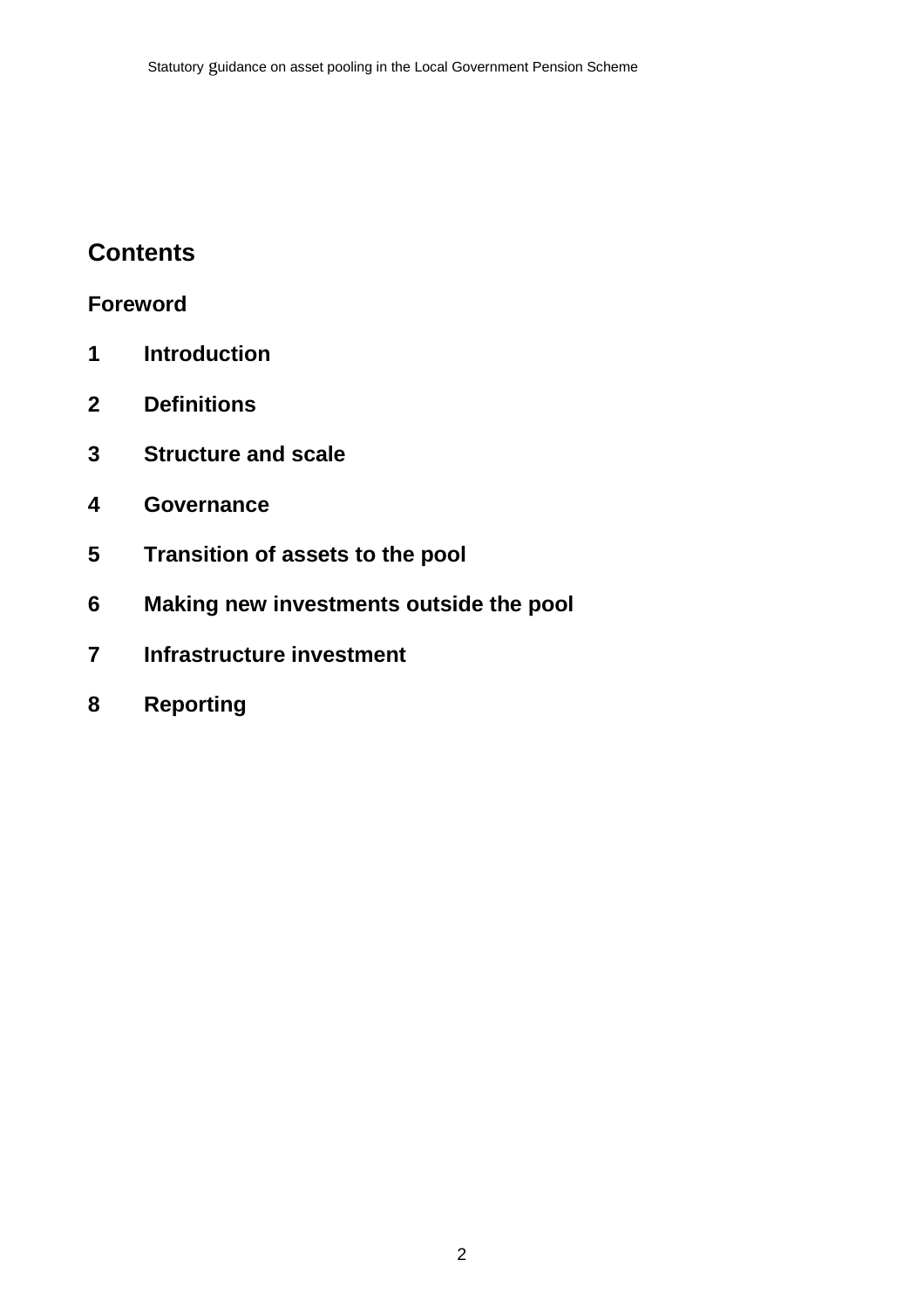#### **Foreword**

The reform of investment management in the Local Government Pension Scheme (LGPS) for England and Wales began in 2015 with the publication of criteria and guidance on pooling of LGPS assets, following extensive consultation with the sector. LGPS administering authorities responded by coming together in groups of their own choosing to form eight asset pools.

Through the hard work and commitment of people across the scheme, those eight pools are now operational. Their scale makes them significant players at European or global level, and significant annual savings have already been delivered, with the pools forecasting savings of up to £2bn by 2033. Along the way many lessons have been learnt and great progress has been made in developing expertise and capacity, including in private markets and infrastructure investment.

This is a considerable achievement in itself, but there is still a long way to go to complete the transition of assets and to deliver the full benefits of scale. In the light of experience to date with pooling and the challenges ahead, authorities have requested guidance on a range of issues. The time is now right for new guidance to support further progress.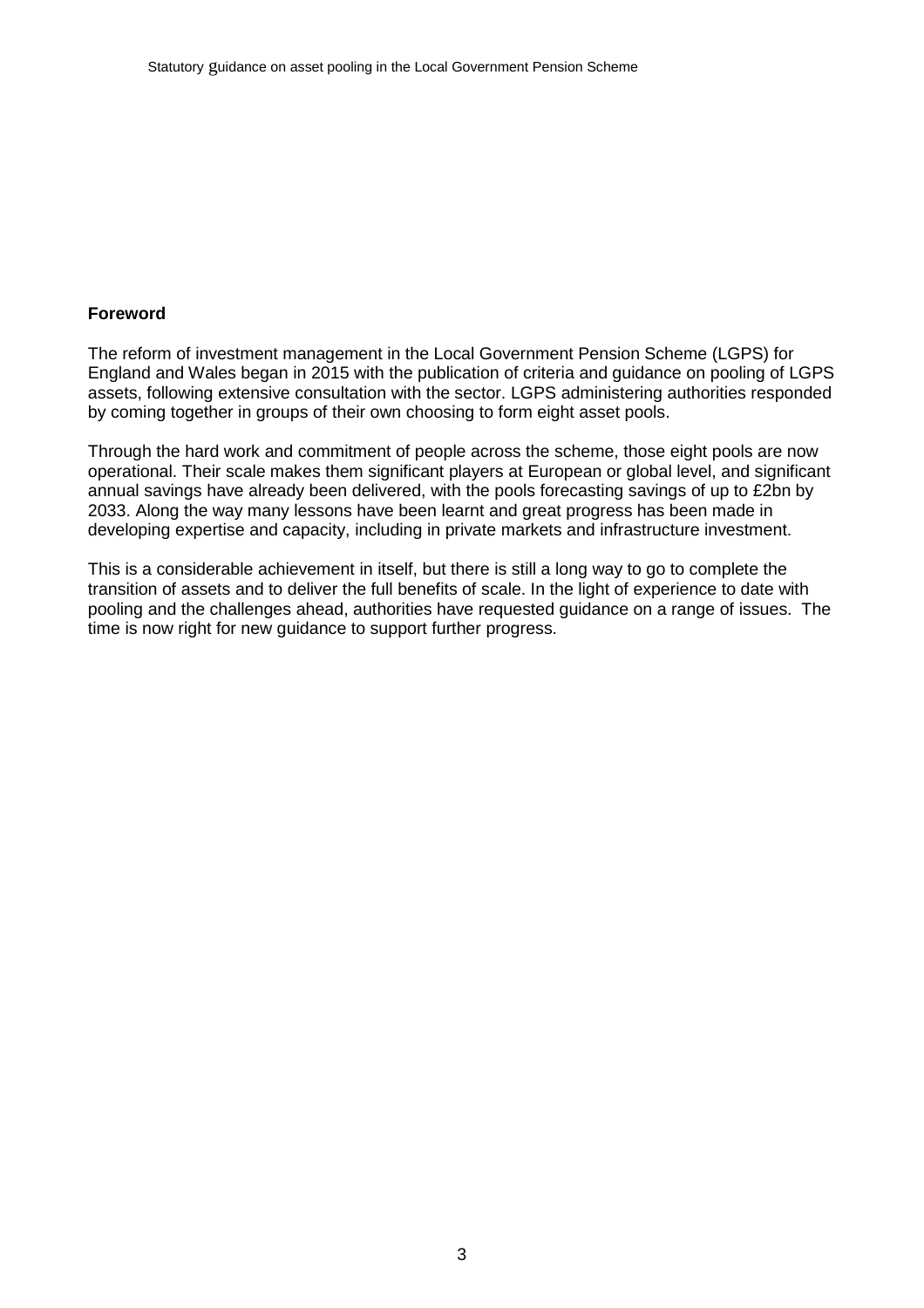#### **1 Introduction**

1.1 This guidance sets out the requirements on administering authorities in relation to the pooling of LGPS assets, building on previous Ministerial communications and guidance on investment strategies, and taking account of the current state of progress on pooling. It is made under the powers conferred on the Secretary of State by Regulation 7(1) of The Local Government Pension Scheme (Management and Investment of Funds) Regulations 2016 (the 2016 Regulations). Administering authorities are required to act in accordance with it.

1.2 This guidance replaces the section at pages 7 to 8 of Part 2 of *Guidance for Preparing and Maintaining an Investment Strategy*, issued in September 2016 and revised in July 2017, which deals with regulation 7(2)(d) of the 2016 Regulations. It also replaces *Local Government Pension Scheme: Investment Reform Criteria and Guidance,* issued in November 2015.

#### **2 Definitions**

2.1 This guidance introduces a set of definitions for use in this and future guidance, as follows:

**'Pool'** the entity comprising all elements of a Local Government Pension Scheme (LGPS) asset pool

**'Pool member'** an LGPS administering authority which has committed to invest in an LGPS pool and participates in its governance

**'Pool governance body'** the body used by pool members to oversee the operation of the pool and ensure that the democratic link to pool members is maintained (for example, Joint Committees and officer committees)

**'Pool company'** the Financial Conduct Authority (FCA) regulated company which undertakes selection, appointment, dismissal and variation of terms of investment managers, and provides and operates pool vehicles for pool members

**'Pool fund'** a regulated unitised fund structure operated by a regulated pool company, such as an Authorised Contractual Scheme (ACS)

**'Pool vehicle'** an investment vehicle (including pool funds) made available to pool members by a regulated pool company

**'Pooled asset'** an investment for which the selection, appointment, dismissal and variation of terms for the investment manager is delegated to a regulated pool company, or an investment held in a pool vehicle

**'Retained asset'** an existing investment retained by a pool member during the transition period **'Local asset'** a new investment by a pool member which is not a pooled asset

#### **3 Structure and scale**

3.1 All administering authorities must pool their assets in order to deliver the benefits of scale and collaboration. These include:

- reduced investment costs without affecting gross risk-adjusted returns
- reduced costs for services such as custody, and for procurement
- strengthened governance and stewardship and dissemination of good practice
- greater investment management capacity and capability in the pool companies, including in private markets
- increased transparency on total investment management costs
- diversification of risk through providing access to a wider range of asset classes, including infrastructure investments

3.2 In order to maximise the benefits of scale, pool members must appoint a pool company or companies to implement their investment strategies. This includes:

• the selection, appointment, dismissal and variation of terms of investment managers, whether internal or external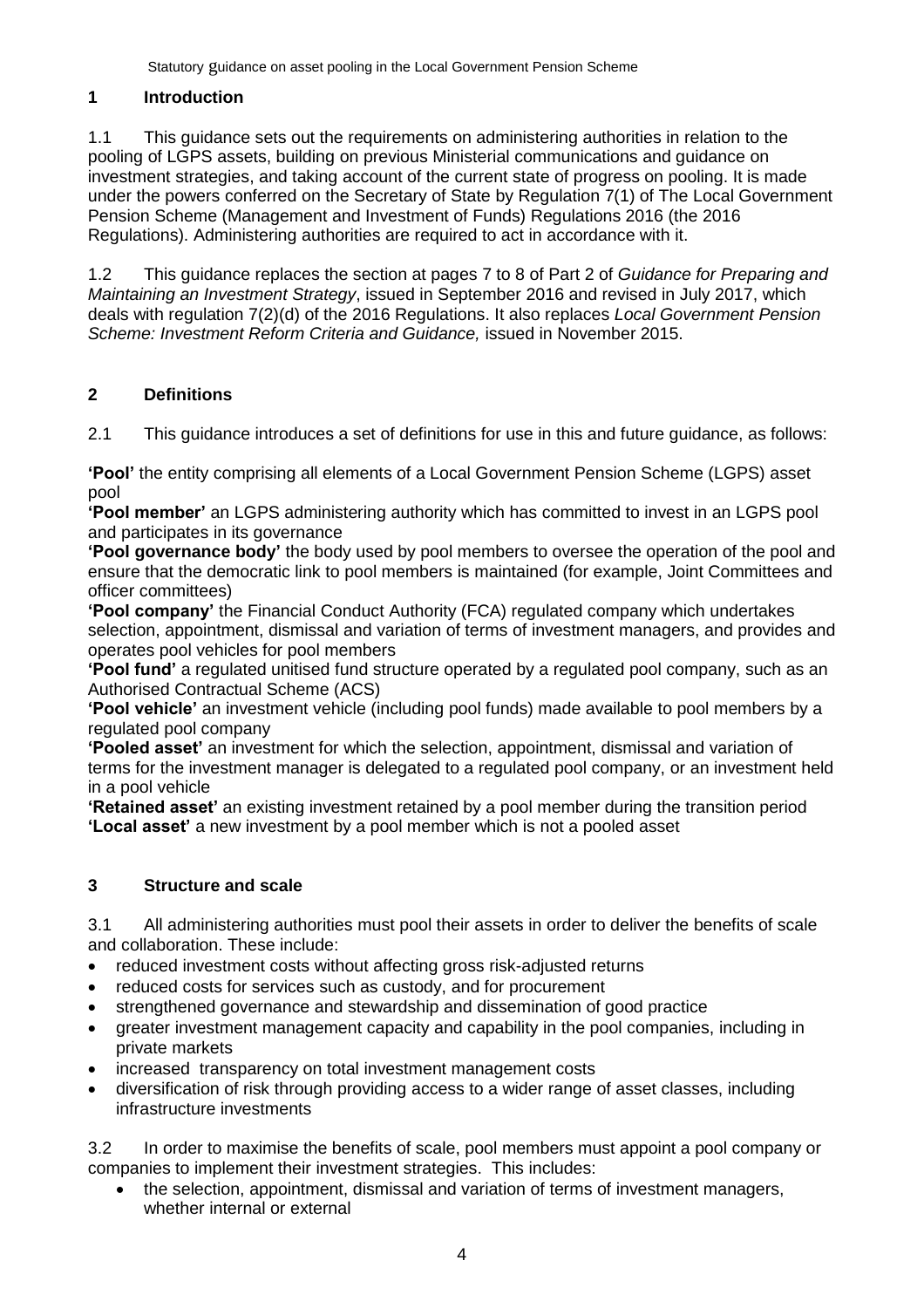Statutory guidance on asset pooling in the Local Government Pension Scheme

- the management of internally managed investments
- the provision and management of pool vehicles including pool funds

It is for the pool companies to decide which investment managers to use for pool vehicles, including whether to use in-house or external management. Pool members may continue to decide if they wish to invest via in-house or externally managed vehicles.

3.3 Pool companies may be wholly owned by pool members as shareholders or may be procured and appointed by the pool members as clients.

3.4 A pool company must be a company regulated by the Financial Conduct Authority (FCA) with appropriate FCA permissions for regulated activities. This helps ensure the pools comply with financial services legislation, and provides additional assurance to scheme members and employers. Depending on the structure of the pool, appropriate permissions may include permissions for execution, acting as agent, provision of advice, or such other permissions as required by the FCA. Where regulated funds (e.g. in an ACS) are operated by the pool company it should comply with relevant UK legislation.

#### *Regular review of services and procurement*

3.5 Pool governance bodies, working with the pool company, should regularly review the provision of services to the pool, and the process of procurement, to ensure value for money and cost transparency. Where services are procured or shared by pool members, pool members should regularly review the rationale and cost-effectiveness of such arrangements, compared to procurement and management through the pool company. Pool members and pool companies should consider using the national LGPS procurement frameworks [\(www.nationallgpsframeworks.org\)](http://www.nationallgpsframeworks.org/) where appropriate.

#### *Regular review of active and passive management*

3.6 Pool members, working with the pool company, should regularly review the balance between active and passive management in the light of performance net of total costs. They should consider moving from active to passive management where active management has not generated better net performance over a reasonable period. Pool members should also seek to ensure performance by asset class net of total costs is at least comparable with market performance for similar risk profiles.

#### **4 Governance**

4.1 Pool members must establish and maintain a pool governance body in order to set the direction of the pool and to hold the pool company to account*.* Pool governance bodies should be appropriately democratic and sufficiently resourced to provide for effective decision making and oversight.

4.2 Pool members, through their internal governance structures, are responsible for effective governance and for holding pool companies and other service providers to account. Strategic asset allocation remains the responsibility of pool members, recognising their authority's specific liability and cash-flow forecasts.

4.3 Members of Pension Committees are elected representatives with duties both to LGPS employers and members, and to local taxpayers. Those who serve on Pension Committees and equivalent governance bodies in LGPS administering authorities are, in many ways, required to act in the same way as trustees in terms of their duty of care to scheme employers and members, but are subject to a different legal framework, which derives from public law. In particular while they have legal responsibilities for the prudent and effective stewardship of LGPS funds, LGPS benefits are not dependent on their stewardship but are established and paid under statute in force at the time.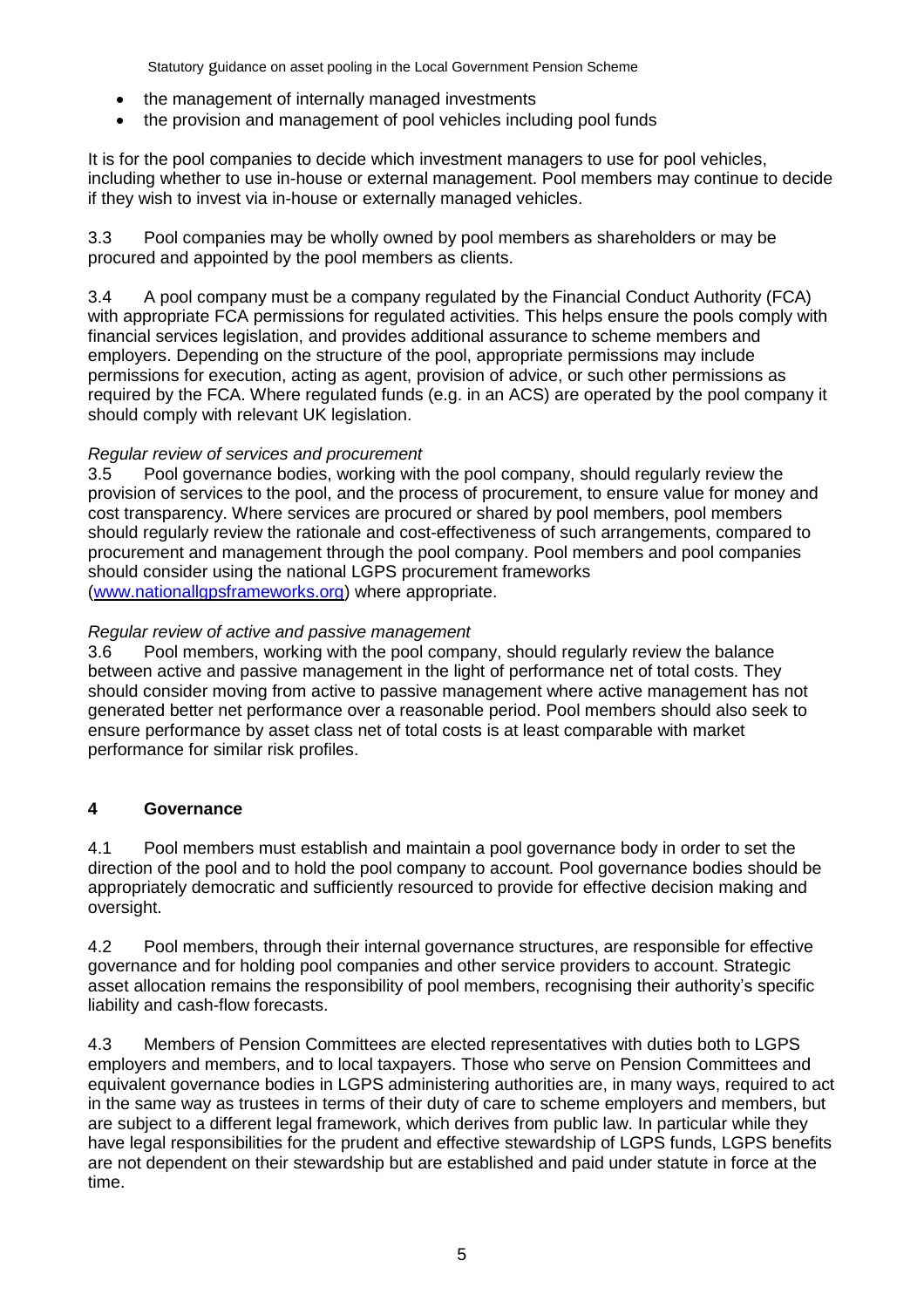4.4 Those who serve on Pension Committees and equivalent governance bodies in pool members should therefore take a long term view of pooling implementation and costs. They should take account of the benefits across the pool and across the scheme as a whole, in the interests of scheme members, employers and local taxpayers, and should not seek simply to minimise costs in the short term.

4.5 Local Pension Boards of pool members have a key role in pool governance, given their responsibilities under the LGPS Regulations 2013 (regulation 106 (1)) for assisting authorities in securing compliance with legislation, and ensuring effective and efficient governance and administration of the LGPS. They can provide additional scrutiny and challenge to strengthen pool governance and reporting, and improve transparency and accountability for both members and employers.

4.6 Local Pension Boards may also provide a group of knowledgeable and experienced people from which observers may be drawn if pool members wish to include observers on pool governance bodies.

#### *Strategic and tactical asset allocation*

4.7 Pool members are responsible for deciding their investment strategy and asset allocation, and remain the beneficial owners of their assets, in accordance with *Guidance for Preparing and Maintaining an Investment Strategy.*

4.8 Pool members collectively through their pool governance bodies should decide the pool's policy on which aspects of asset allocation are strategic and should remain with the administering authority, and which are tactical and best undertaken by the pool company. Pool governance bodies, when determining where such decisions lie, should be mindful of the trade-off between greater choice and lower costs and should involve the pool company to ensure the debate is fully informed on the opportunities and efficiencies available through greater scale.

4.9 Providing pool members with asset allocation choices through an excessively wide range of pool vehicles or investment managers will restrict the pool company's ability to use scale to drive up value. On the other hand maximising scale by significantly limiting asset allocation options may not provide all pool members with the diversification needed to meet their particular liability profile and cash flow requirements. Pool members should set out in their Funding Strategy Statement and Investment Strategy Statement how they, through the pool governance body, have balanced these considerations and how they will keep this under regular review.

4.10 Where necessary to deliver the asset allocation required by pool members, pool companies may provide a range of pool vehicles and in addition arrange and manage segregated mandates or access to external specialist funds. Pool governance bodies should ensure that their regulated pool companies have in place the necessary permissions to enable pool vehicles to be made available where appropriate.

4.11 Determining where asset allocation decisions lie will not be a one-off decision as pool member requirements will change over time. Pool governance bodies should ensure that a regular review process, which involves both pool members and pool companies, is in place.

#### **5 Transition of assets to the pool**

5.1 Pool members should transition existing assets into the pool as quickly and cost effectively as possible. Transition of listed assets should take place over a relatively short period.

5.2 Pool governance bodies, working with pool companies and, where appointed, external transition managers, should seek to minimise transition costs to pool members while effectively balancing speed, cost and timing, taking into account exit or penalty costs and opportunities for crossing trades.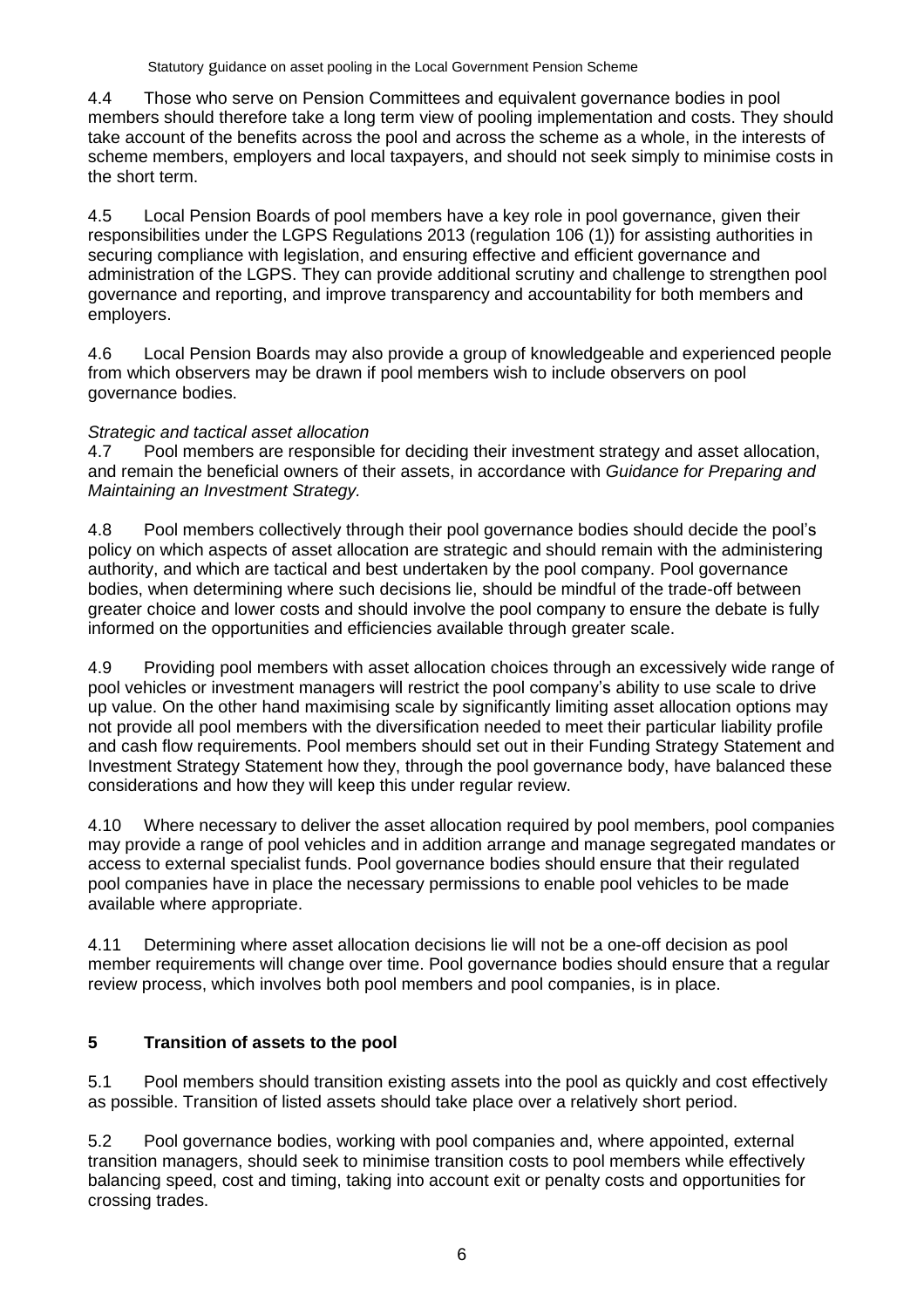5.2 The transition process will incur direct or indirect costs which may fall unevenly across pool members. For example, where the selected managers are used by some pool members but not others. In such cases pool members who are already using the selected manager may incur significantly lower (if any) transition costs than those who do not.

5.3 Inter-authority payments (or other transfers of value) may be desirable in order to share these costs equitably between pool members. The Government's view is that such payments are investment costs within Regulation 4(5) of the 2016 Regulations, and payments made by a pool member to meet its agreed share of costs may be charged to the fund of that pool member, whether the payments are made to other pool members, the pool company, or another body by agreement.

#### *Temporary retention of existing assets*

5.4 In exceptional cases, some existing investments may be retained by pool members on a temporary basis. If the cost of moving the existing investment to a pool vehicle exceeds the benefits of doing so, it may be appropriate to continue to hold and manage the existing investment to maturity before reinvesting the funds through a pool vehicle.

5.5 In many cases there will be benefits in such retained assets being managed by the pool company in the interim. However pool members may retain the management of existing long term investment contracts where the penalty for early exit or transfer of management would be significant. These may include life insurance contracts ('life funds') accessed by pool members for the purpose of passive equity investment, and some infrastructure investments. Pool members may also retain existing direct property assets where these may be more effectively managed by pool members.

#### *Regular review of retained assets*

5.6 Pool members, working with the pool company, should undertake regular reviews (at least every three years) of retained assets and the rationale for keeping these assets outside the pool. They should review whether management by the pool company would deliver benefits. Pool members should consider the long term costs and benefits across the pool, taking account of the guidance on cost-sharing, and the presumption should be in favour of transition to pool vehicles or moving such assets to the management of the pool company.

#### **6 Making new investments outside the pool**

6.1 Pool members should normally make all new investments through the pool company in order to maximise the benefits of scale. Following the 2019 valuation, pool members will review their investment strategies and put revised strategies in place from 2020. From 2020, when new investment strategies are in place, pool members should make new investments outside the pool only in very limited circumstances.

6.2 A small proportion of a pool member's assets may be invested in local initiatives within the geographical area of the pool member or in products tailored to particular liabilities specific to that pool member. Local assets should:

- Not normally exceed an aggregate 5% of the value of the pool member's assets at the point of investment.
- Be subject to a similar assessment of risk, return and fit with investment strategy as any other investment.

6.3 Pool members may invest through pool vehicles in a pool other than their own where collaboration across pools or specialisation by pools can deliver improved net returns.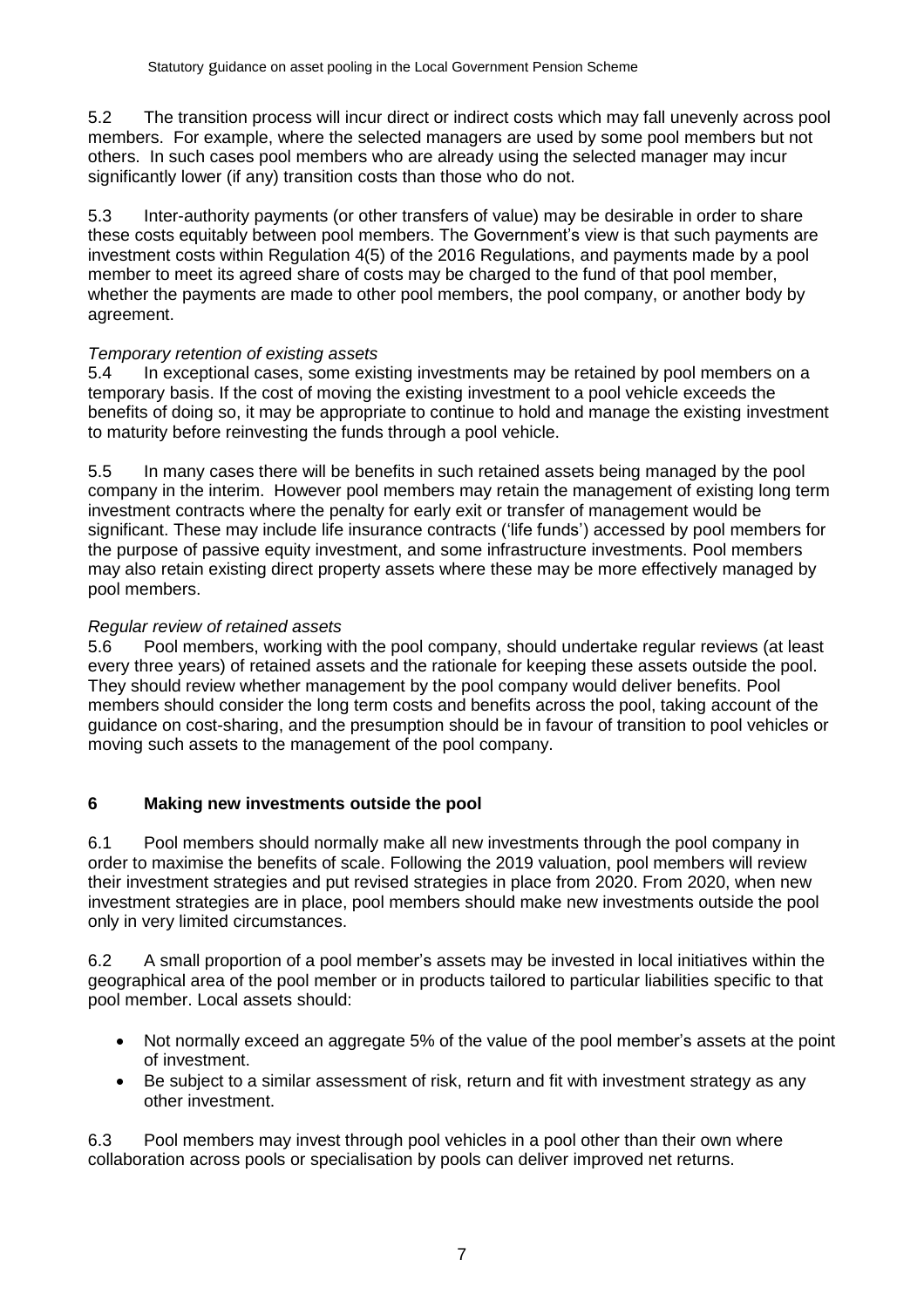6.4 During the period of transition, while pool governance bodies and pool companies work together to determine and put in place the agreed range of pool vehicles, a pool member may make new investments outside the pool, if following consultation with the pool company, they consider this is essential to deliver their investment strategy. This exemption only applies until the pool vehicles needed to provide the agreed asset allocation are in place.

### **7 Infrastructure investment**

7.1 Infrastructure investment has the potential to provide secure long term returns with a good fit to pension liabilities, and form part of investment strategies of authorities. The establishment of the pools was intended to provide the scale needed for cost-effective investment in infrastructure, and to increase capacity and capability to invest in infrastructure*.*

7.2 There is no target for infrastructure investment for pool members or pools, but pool members are expected to set an ambition on investment in this area. Pool companies may provide pool vehicles for investment in UK assets, or overseas assets, or both, as required to provide the risk and return profile to meet pool member investment strategies. However the Government expects pool companies to provide the capability and capacity for pools over time to move towards levels of infrastructure investment similar to overseas pension funds of comparable aggregate size.

7.3 Pool companies may provide pool vehicles for investment in existing (brownfield) or new (greenfield) infrastructure, based on an assessment of the benefits and risks in relation to pool member liabilities, and non-financial factors where relevant. Pool members may invest in their own geographic areas but the asset selection and allocation decisions should normally be taken by the pool company in order to manage any potential conflicts of interest effectively, maintain propriety, and ensure robust evaluation of the case for investment.

7.4 For the purpose of producing annual reports, infrastructure assets are defined in the Chartered Institute of Public Finance and Accountancy (CIPFA) guidance *Preparing the Annual Report* as follows:

*Infrastructure assets are the facilities and structures needed for the functioning of communities and to support economic development. When considered as an investment asset class, infrastructure investments are normally expected to have most of the following characteristics:*

- *• Substantially backed by durable physical assets;*
- *• Long life and low risk of obsolescence;*
- *• Identifiable and reliable cash flow, preferably either explicitly or implicitly inflation-linked;*
- *• Revenues largely isolated from the business cycle and competition, for example, through*

*long term contracts, regulated monopolies or high barriers to entry;*

*• Returns to show limited correlation to other asset classes.*

*Key sectors for infrastructure include transportation networks, power generation, energy distribution and storage, water supply and distribution, communications networks, health and education facilities, social accommodation and private sector housing.*

*Conventional commercial property is not normally included, but where it forms part of a broader infrastructure asset, helps urban regeneration or serves societal needs it may be.*

7.5 All residential property is included in this definition of infrastructure. It is not restricted to social accommodation or private sector housing.

7.6 A variety of platforms may be required to implement the infrastructure investment strategies of pool members. Pool companies are expected to provide access to a range of options over time including direct and co-investment opportunities.

#### **8 Reporting**